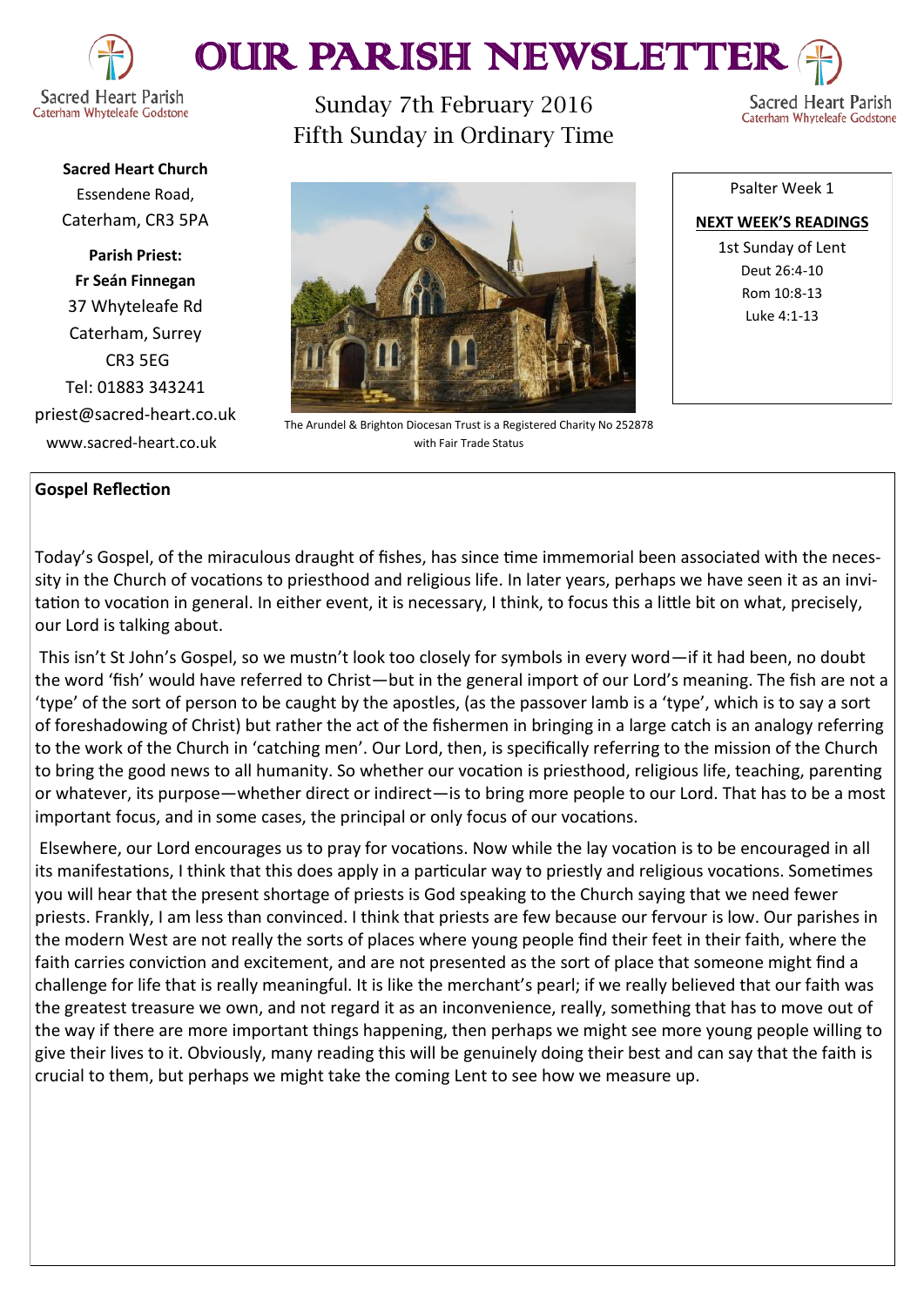# *CAFOD Lent Fast Day Friday 19th February*

*This Lent the UK government has promised to match every pound and penny you give to CAFOD's Lenten appeal (from 10 Feb – 9 May) up to the value of £3.5M. Your donations can be used to bring water to more villages of the world's poorest families, meaning girls don't have to walk hours every day to collect it. Don't forget to fill in the gift aid form and put it in the envelope with your donation. Many thanks for your generous compassion for those living in poverty and for fasting in solidarity with them.* 

# **Double C Club**

Ever wondered who and when the draw for the Double "C" Club is made, well come to coffee after the 9am Mass TO-DAY and watch Father Seán draw the numbers, making 3 peoples month as he signs the cheques for the winners.

There will also be a surprise for Father from the Double C Club, so come and have a coffee and anyone who would like to join this marvellous fund raising club application forms will be available.

Memberships are available, to replace members who have moved out of the parish so for only £24 per year which can be paid monthly, yearly , bankers order or cash this is a easy way of supporting your parish please come and see me, if you attend the other Masses on Sunday, membership is available to all and if you are interested in joining please give me a ring on 01883 346399.

See you on Sunday!

If you come for the ashes, how about joining us y or to consider the Eucharist? – or we could recap on Reconciliation – a Lent topic! - **Join us** for this and more – as well as our look at the readings for next Sunday **All welcome! 8.00p.m. Wednesday 10th February,** 

**in the Old Sacristy** (next to the Old Hall)

Coloma Convent Girls' School Upper Shirley Road, Croydon CR9 5AS [www.coloma.croydon.sch.uk](http://www.coloma.croydon.sch.uk/)

**EXAM INVIGILATORS** 

**Part time - periodically throughout the year** 

**for Coloma, The Quest Academy - Coloma Trust and The Archbishop Lanfranc Academy - Coloma Trust** An application form is available from Miss Sallie Trembath either by email [strembath@coloma.croydon.sch.uk](mailto:strembath@coloma.croydon.sch.uk) or by telephone 020 8654 6228 ext. 222. Closing Date: 12<sup>th</sup> February 2016 Please return forms to Mrs. M. Martin, Headteacher at the above address.

# **St Philomena's Catholic High School for Girls**

Vacancy - Examination Invigilator



Immediate Start. Further details and an application form are available by contacting the school, or can be downloaded from the school website. Visits are warmly welcomed and highly recommended - please contact Ms Adams, Personnel Officer / Staff Cover Coordinator on recruitment@stphils.org.uk.

Closing date: 12 noon, 26th February 2016 Interviews: Week beginning 7th March 2016



Please remember in your prayers the soul of Joseph Allen RIP a former parishioner who passed away recently. The funeral will be held here on Thursday 25th February at noon

*Evenings of Reflection for Young People with Bishop Richard:* As part of the Diocesan celebrations for the Year of Mercy, Bishop Richard is inviting young people to join him for an evening of reflection. There will be two evenings - one for groups from Sussex and another for those from Surrey. The Sussex evening will be on Saturday February 27th at St Paul's Catholic College, Burgess Hill, 6pm to 9pm. The Surrey evening will be on Sunday April 24th at Christ the Prince of Peace Church, Weybridge, again 6pm to 9pm. The evenings will include an experience of Lectio Divina led by Bishop Richard and further reflections on what it means to live out our call as baptised Catholics in the modern world. There will be live music as well as stalls and interactive activities. We expect that young people coming will be coming as part of an organised group with a responsible adult, however young people who want to come along by themselves are invited to get in touch with [Jack Regan](mailto:jack.regan@dabnet.org?subject=BIshop%20Richard%20reflection%20evenings) at DABCEC.

Full details (including a Risk Assessment and programme) will be available shortly at [yaab.co.uk](http://x4io.mj.am/link/x4io/y6wnz96wxj4/10/NQtVI-QxXfZGqtxpQN9GFQ/aHR0cDovL3lhYWIuY28udWs)

#### **The 9am Leaven Group**

The 9am Leaven group will be meeting after the 9am Mass on Sunday 7th February. If there is anything you would like us to discuss please mention it to one of the group, Pat Magnus, Mark Ryland, Joy Cutler, Moyra Brohier, Cheryl Daly, Rosemary Kinman, Frances Roberts, Richard Williams, Val Williams, Rosemary Kinman. Tree Dodington or Michele Anderson. Alternatively speak to the Welcomer who will then speak to one of the group.

Lent Groups - Traditionally we give things up during Lent – often booze or chocolate (depending on age or inclination!). It's not too difficult and not only does it do our soul good, but our health as well. How about something different this Lent? – time. Nobody has enough time, so it's a real sacrifice, but it would be enjoyable! Join one of the Lenten groups advertised in the church porch and sign up for the one that suits you best. If you feel you'll miss the healthy option, choose a venue near you and walk – then instead of the normal two, you'll get three benefits: enjoyment, spiritual uplifting and exercise! Sign up **today**! Lent is less than a week away!

> **CAFOD DIARY DATE:** International Evening - Saturday  $9^{th}$  April 6 – 9pm - more details to follow.

**Married Singles Lifestyle –**The Married Singles Lifestyle describes couples that may have lost a sense of closeness they once had as marriage partners and are living more like roommates. Retrouvaille (pronounced retro-vi with a long i) teaches couples how to survive times like these in their marriages. This programme has helped 10s of 1000s of couples experiencing difficulty at all levels of marital distress from disillusionment to deep misery. For confidential information about 'Retrouvaille' or to register for the programme commencing with a residential weekend on  $11^{th}$  –  $13^{th}$  March 2016. email  $\frac{1}{100}$  etrouvaille.org.uk; call or text 0788 7296983 or 0797 3380443 or visit [www.retrouvaille.org.uk](http://www.retrouvaille.org.uk)

**Offertory Collection** Sincere thanks for your generosity last weekend: Offertory: £804.65 (Gift Aid £322.73)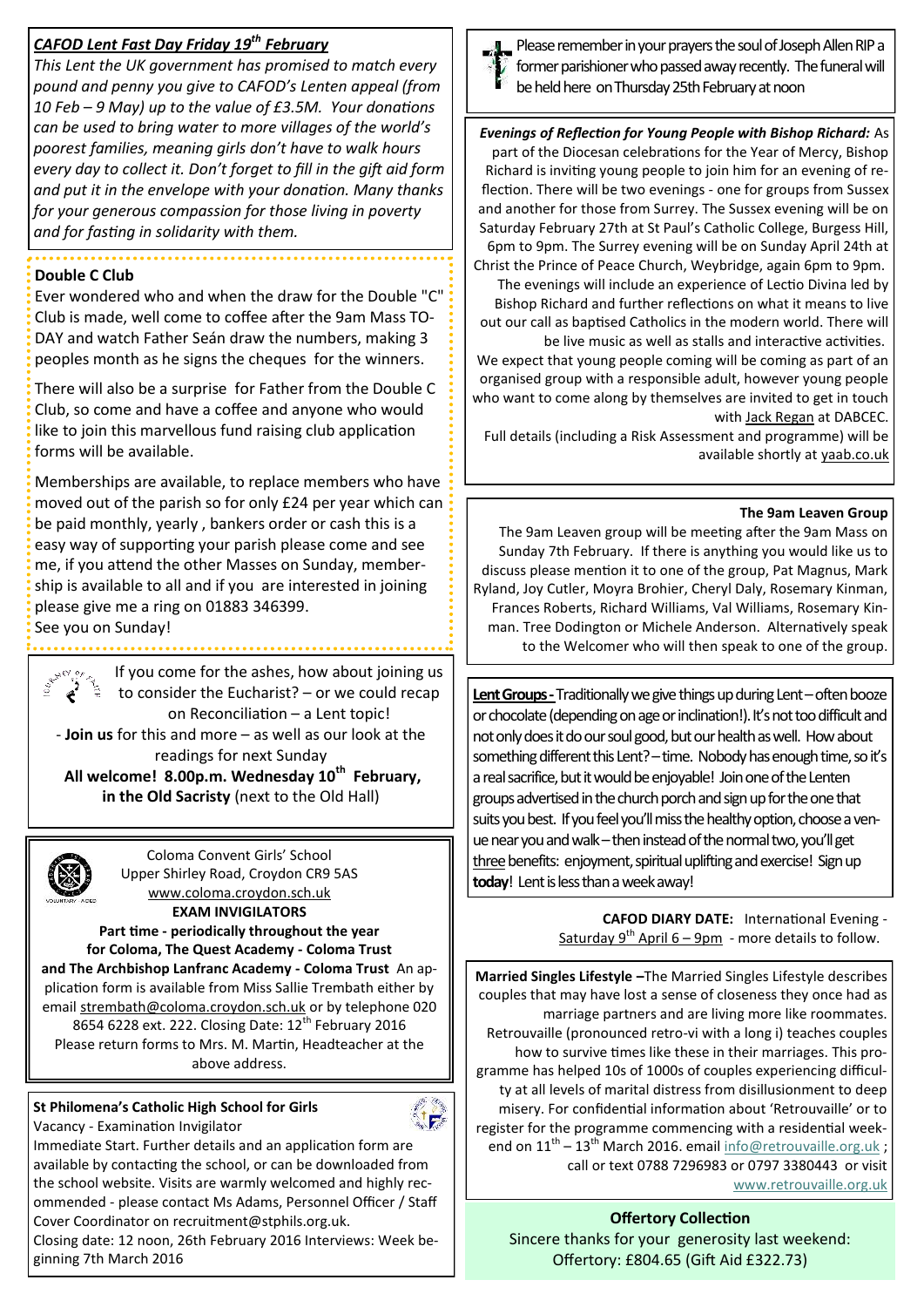# **WHAT'S ON IN THE PARISH THIS WEEK**

| Sun 7th:     | Children's liturgy at 9am & 10:45 Masses |
|--------------|------------------------------------------|
|              | Tea & Coffee after 9am & 10:45am Mass    |
|              | 3:45pm First Holy Communion session 4B   |
| Mon:         | Tea & Coffee after Mass (Old Hall)       |
| Tues:        | 9:15-11:15 Toddler Group. (Old Hall)     |
| Wed:         | 8pm Journey of Faith (Old Sacristy)      |
| Sun $14$ th: | Children's liturgy at 9am Mass only      |
|              | 10:45am Youth Mass                       |
|              | Tea & Coffee after 10:45am Mass          |

St Francis' School is needing to top up its bibles, as the wear and tear of years, and also the hugely increasing numbers of children have made things too difficult. Would some parishioners like to contribute towards buying some bibles for St Francis'? They can be dedicated to the memory of somebody, and the children can be encouraged to pray for the person whose name is written in the front.

This week we begin Lent with Ash Wednesday. Though it isn't a Holy Day of Obligation, it nonetheless is a day when it is good to come to Mass, to make a good start to our redoubled efforts to live a Christian life. During Lent we need to make a resolution to

1) Make a good contribution to charity (time, or money) in some way

2) Identify some failing in ourselves which we will make a sincere effort to overcome

3) Perform some penance in order to strengthen our wills for the fight against evil, and to show our sorrow for our sins.

There will be three Masses; at 10 (English), 12 (Latin), and 7pm (English), and ashes will be distributed at each. Fr Simon Hall from Oxted and Warlingham will be giving the ashes to the children in St Francis' School.

The ashes we will use have been specially prepared from our parish's palms left over from last year's Palm Sunday.

# **John Fisher Job vacancies -**

**HEAD OF RELIGIOUS EDUCATION - TEACHER OF PSYCHOLOGY HEAD OF SCIENCE -TEACHER OF BIOLOGY**

Further details are on the notice board. Application forms and job details are available by downloading via the website on [www.johnfisherschool.org](http://www.johnfisherschool.org) where further information on the school and department may be found.

# **Illuminate @ Worth Abbey: 19-21st February**

A weekend retreat for young people in years 9-13. Over the weekend we will be exploring Psalm 26 and unpacking what it means for us today. The weekend will include inspiring talks, time for discussion, participation in the Monk's prayer, time for space and prayer, lots of yummy food, praise and worship, silly games and time to chill out and get to know each other. It is an excellent opportunity for young people to grow in their faith through making friends and having a whole lot of fun in the beautiful setting of Worth Abbey. Please email [francescacarbone@btinternet.com](mailto:francescacarbone@btinternet.com) for further information and to book email [toc@worthabbey.net.](mailto:toc@worthabbey.net) 



# **Your Prayers are requested for the following persons who are ill or housebound:**

Pat Knight; Kathleen & John Saunders; Helen Keogh; Daisy Hill; Christopher Browne; Kit Monk; Krista Thompson; Jane Hill; Rosemary Whale; Pam Weaver; Jimmy Mullen; Bernie Horrocks; Margaret Robertson; Heather Tordimah; Jenny Rowen; Elizabeth Daley; Eileen, Mel & Rose Lattimore; Bryan Smith; Rose Knight; Oliver Farrell; Seeta Pillay; Christopher Miles; Pat McCoy; John Dunlop, Elise O'Connor, Malcolm Bowen, John Gilford, Chris Norman, Bridget Crook, Baby Tabitha Harrison, Christine Vernon, Peggy Sisman, Maureen Kelly, Val Williams, Mary Wallace, Maria Saunders, Don Hancock, Gina Waiton, Joe Kelly & Terry Crook.

## **Second Collections**

TODAY there will be a Second Collection for The Lourdes Pilgrimage Fund. This is not eligible for Parish Gift Aid.

## *Dialogue and Unity Adviser:*

The Pastoral Team is currently advertising to fill a vacancy (.5FTE) for a Dialogue and Unity adviser. The post is based at Dabcec, Crawley, but will require ability to travel across the diocese. Applications and further details of the post may be obtained from Deacon Andrew Bayes at Dabcec [andrew.bayes@dabnet.org](mailto:andrew.bayes@dabnet.org?subject=Dialogue%20and%20Unity%20Adviser) or from Mgr Tony Barry [tony.barry@dabnet.org](mailto:tony.barry@dabnet.org?subject=Dialogue%20and%20Unity%20Adviser) The closing date for applications is **Monday 22nd of February 2016**.

**Baptisms** - Luca Carillo-Clark will be Baptised this week. Please keep him in your prayers.



Please note that there will **not** be Mass here at 10am on Tuesday 9th February.

# **FIRST HOLY COMMUNION 2015 /2016**

We will be meeting again at the end of the month but in the meantime, please remember that all candidates should be attending Mass at The Sa-



cred Heart Church and need to collect a badge from a catechist **before** Mass and **return** it after Mass. **If you are late for Mass** and are unable to get a badge please find a catechist at the end of Mass.

Could we also remind parents that all children should be guided through Mass and supervised at all times. If you have younger children please ensure that the FHC candidate is left with a responsible adult.

If you haven't already signed up for your sessions please email [fhc.sacredheart@gmail.com](mailto:fhc.sacredheart@gmail.com) with your preferred dates.

# **DATES FOR YOUR DIARY**

Saturday 27th February 2016, 3:45pm - Parent & Child session 5A Sunday 28th February 2016, 3:45pm - Parent & Child session 5B Saturday 19th March 2016, 3:45pm - Parent & Child session 6A Sunday 20th March 2016, 3:45pm - Parent & Child session 6B Thursday 14th April 2016, 8pm - 9pm - Parent Session (Old Hall) Saturday 23rd April 2016, 3:45pm - Parent & Child session 7A Sunday 24th April 2016, 3:45pm - Parent & Child session 7B (Scouts, Cubs & Beavers please be aware that there will be a St George's Day parade on 24th April so you will need to attend the 23rd April session) If you have any questions, please contact Anne Marie Young via email on [fhc.sacredheart@gmail.com](mailto:fhc.sacredheart@gmail.com) .